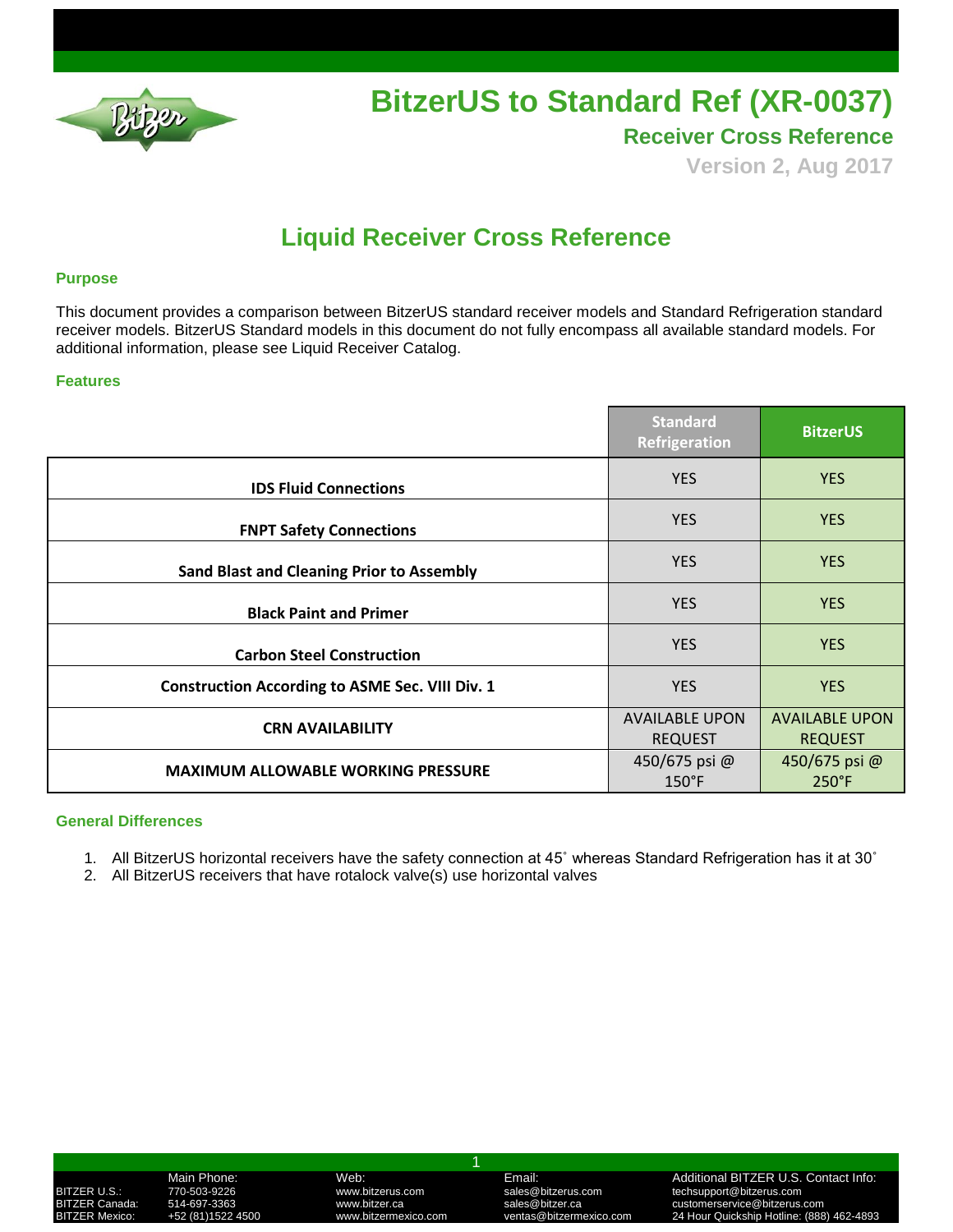## **Low Pressure Horizontal Receivers**

### **Product Range**

Standard Refrigeration has 27 standard models from 28lbs to 1443lbs pump down capacity. BitzerUS has 28 standard models from 33.6lbs to 1832.1lbs pump down capacity.

### **Standard Refrigeration Models Not Standard to BitzerUS**

Custom models are available upon request. Please email your requests to pvcustom@bitzerus.com

| <b>Standard Refrigeration</b> |
|-------------------------------|
| 306                           |
| 366                           |
| 2885                          |

### **Drop-in Models**

| <b>Standard Refrigeration</b> | <b>BitzerUS Standard Models</b> |
|-------------------------------|---------------------------------|
| 36105                         | BH0046XL-XXX                    |
| 48105                         | BH0063XL-XXX                    |
| 60105                         | BH0078XL-XXX                    |
| 72105                         | BH0095XL-XXX                    |
| 60166                         | BH0170XL-XXX                    |
| 72166                         | BH0206XL-XXX                    |
| 96166                         | BH0278XL-XXX                    |
| 72188                         | BH0262XL-XXX                    |
| 72201                         | BH0325XL-XXX                    |
| 84201                         | BH0383XL-XXX                    |
| 96201                         | BH0440XL-XXX                    |
| 96241                         | BH0622XL-XXX                    |

# Main Phone: Web: Email: Additional BITZER U.S. Contact Info:

### 2

BITZER U.S.: 770-503-9226 www.bitzerus.com sales@bitzerus.com techsupport@bitzerus.com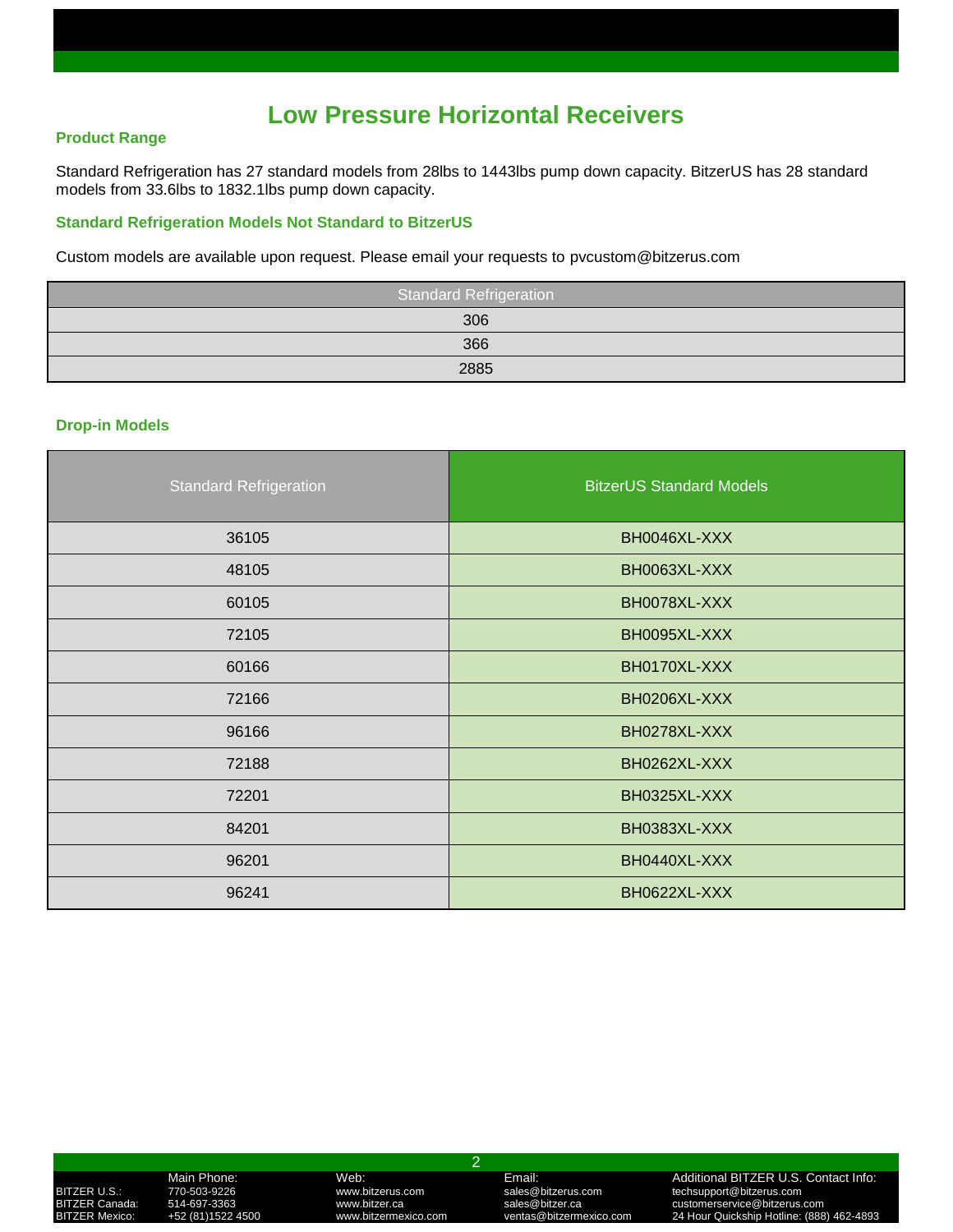

|                              |              | (L)                      | (A)                      | (B)    | (Q) Outlet IDS |
|------------------------------|--------------|--------------------------|--------------------------|--------|----------------|
| <b>STANDARD</b><br><b>VS</b> | 3865         | 38                       |                          | 33 5/8 | 5/8            |
| <b>BITZER</b>                | BH0017XL-XXX | 36                       |                          | 31 3/8 | 7/8            |
| <b>STANDARD</b><br><b>VS</b> | 3685         | ٠                        | 45/8                     | 31 3/8 | 7/8            |
| <b>BITZER</b>                | BH0030XL-XXX |                          | 47/8                     | 31 1/8 | 11/8           |
| <b>STANDARD</b><br><b>VS</b> | 4285         |                          | 45/8                     | 37 3/8 | 7/8            |
| <b>BITZER</b>                | BH0035XL-XXX |                          | 47/8                     | 37 1/8 | 11/8           |
| <b>STANDARD</b><br>VS        | 4885         | $\overline{\phantom{a}}$ | 45/8                     | 42 3/8 | $\blacksquare$ |
| <b>BITZER</b>                | BH0041XL-XXX |                          | 47/8                     | 43 1/8 |                |
| <b>STANDARD</b><br><b>VS</b> | 6085         |                          | 45/8                     | 55 3/8 |                |
| <b>BITZER</b>                | BH0051XL-XXX |                          | 47/8                     | 55 1/8 |                |
| <b>STANDARD</b><br><b>VS</b> | 96105        |                          | $\overline{\phantom{a}}$ |        | 13/8           |
| <b>BITZER</b>                | BH0127XL-XXX | ٠                        | ٠                        | ٠      | 15/8           |
| <b>STANDARD</b><br><b>VS</b> | 48122        |                          | 81/2                     | 39 1/2 | 13/8           |
| <b>BITZER</b>                | BH0084XL-XXX |                          | $\boldsymbol{8}$         | 40     | 15/8           |
| <b>STANDARD</b><br><b>VS</b> | 60122        |                          | 81/2                     | 51 1/2 | 13/8           |
| <b>BITZER</b>                | BH0106XL-XXX | ٠                        | 8                        | 52     | 15/8           |
| <b>STANDARD</b><br><b>VS</b> | 72122        | -                        | 81/2                     | 63 1/2 | $\blacksquare$ |
| <b>BITZER</b>                | BH0129XL-XXX |                          | $\bf 8$                  | 64     |                |
| <b>STANDARD</b><br><b>VS</b> | 96122        |                          | 81/2                     | 87 1/2 |                |
| <b>BITZER</b>                | BH0173XL-XXX |                          | $\bf 8$                  | 88     |                |
| STANDARD<br><b>VS</b>        | 72145        | -                        | 91/2                     | 62 1/2 | 15/8           |
| <b>BITZER</b>                | BH0156XL-XXX | ٠                        | 81/2                     | 63 1/2 | 13/8           |
| <b>STANDARD</b><br><b>VS</b> | 96145        | -                        | 91/2                     | 86 1/2 |                |
| <b>BITZER</b>                | BH0211XL-XXX |                          | 81/2                     | 87 1/2 | ۰              |

3

## Main Phone: Web: Web: Email: Email: Additional BITZER U.S. Contact Info:<br>
770-503-9226 www.bitzerus.com sales@bitzerus.com sales@bitzerus.com sales@bitzerus.com echsupport@bitzerus.com<br>
+52 (81)1522 4500 www.bitzermexico.c BITZER U.S.: 770-503-9226 www.bitzerus.com sales@bitzerus.com techsupport@bitzerus.com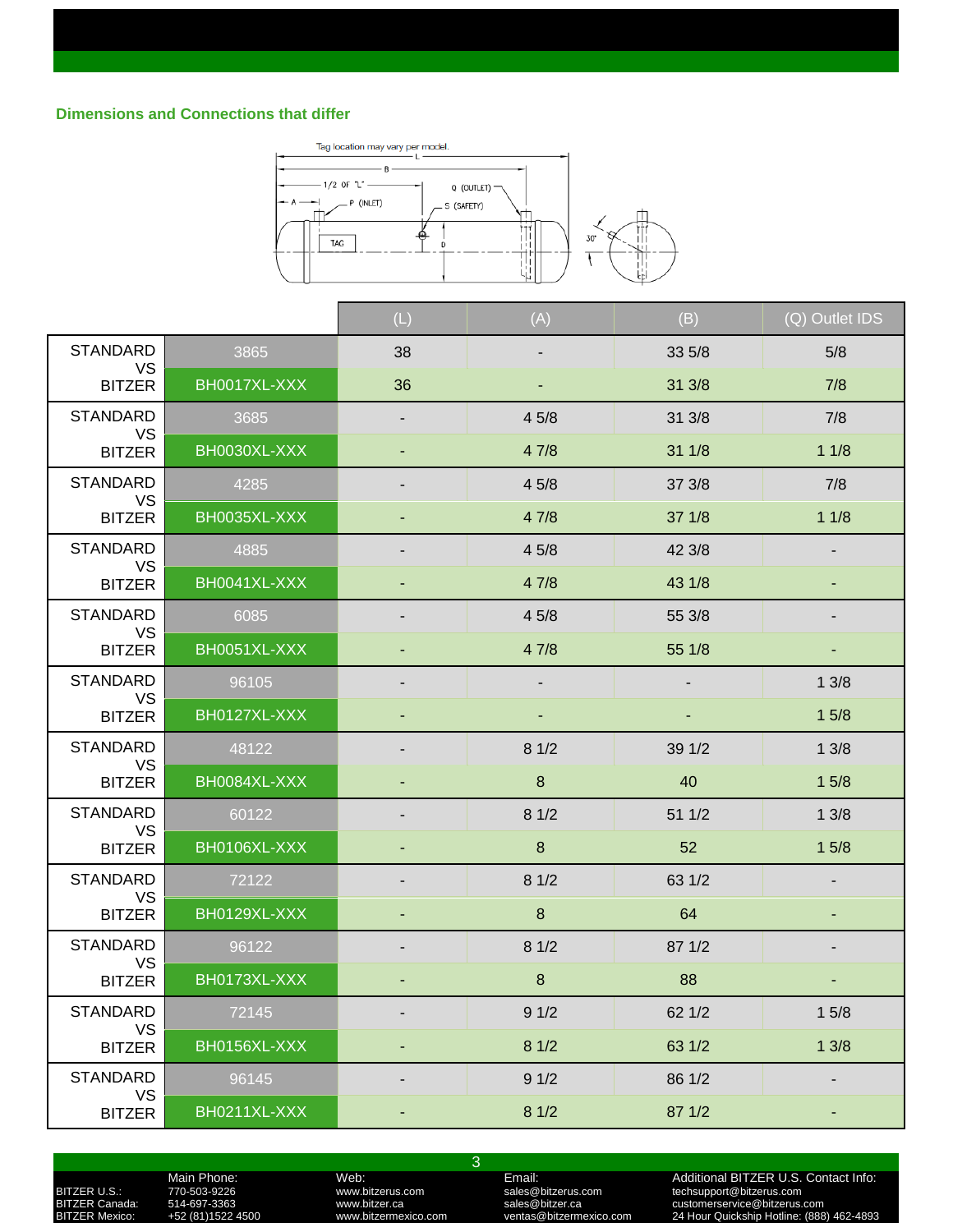## **High Pressure Horizontal Receivers**

### **Product Range**

Standard Refrigeration has 24 standard models from 27lbs to 620lbs pump down capacity. BitzerUS has 28 standard models from 27.5lbs to 1599.5lbs pump down capacity.

### **Standard Refrigeration Models Not Standard to BitzerUS**

Custom models are available upon request. Please email your requests to pvcustom@bitzerus.com

| Standard Refrigeration |  |  |  |
|------------------------|--|--|--|
| 2855MP                 |  |  |  |
| 3865MP                 |  |  |  |
| 2885MP                 |  |  |  |

### **Drop-in Models**

| <b>Standard Refrigeration</b> | <b>BitzerUS Standard Models</b> |
|-------------------------------|---------------------------------|
| 36105MP                       | BH0046XK-XXX                    |
| 48105MP                       | BH0063XK-XXX                    |
| 60105MP                       | BH0078XK-XXX                    |
| 72105MP                       | BH0095XK-XXX                    |
| 60166MP                       | BH0170XK-XXX                    |
| 72166MP                       | BH0206XK-XXX                    |
| 96166MP                       | BH0278XK-XXX                    |
| 72188MP                       | BH0262XK-XXX                    |

### 4

BITZER U.S.: 770-503-9226 www.bitzerus.com sales@bitzerus.com techsupport@bitzerus.com

Main Phone: Web: Email: Additional BITZER U.S. Contact Info: BITZER Canada: 514-697-3363 www.bitzer.ca sales@bitzer.ca customerservice@bitzerus.com BITZER Mexico: +52 (81)1522 4500 www.bitzermexico.com ventas@bitzermexico.com 24 Hour Quickship Hotline: (888) 462-4893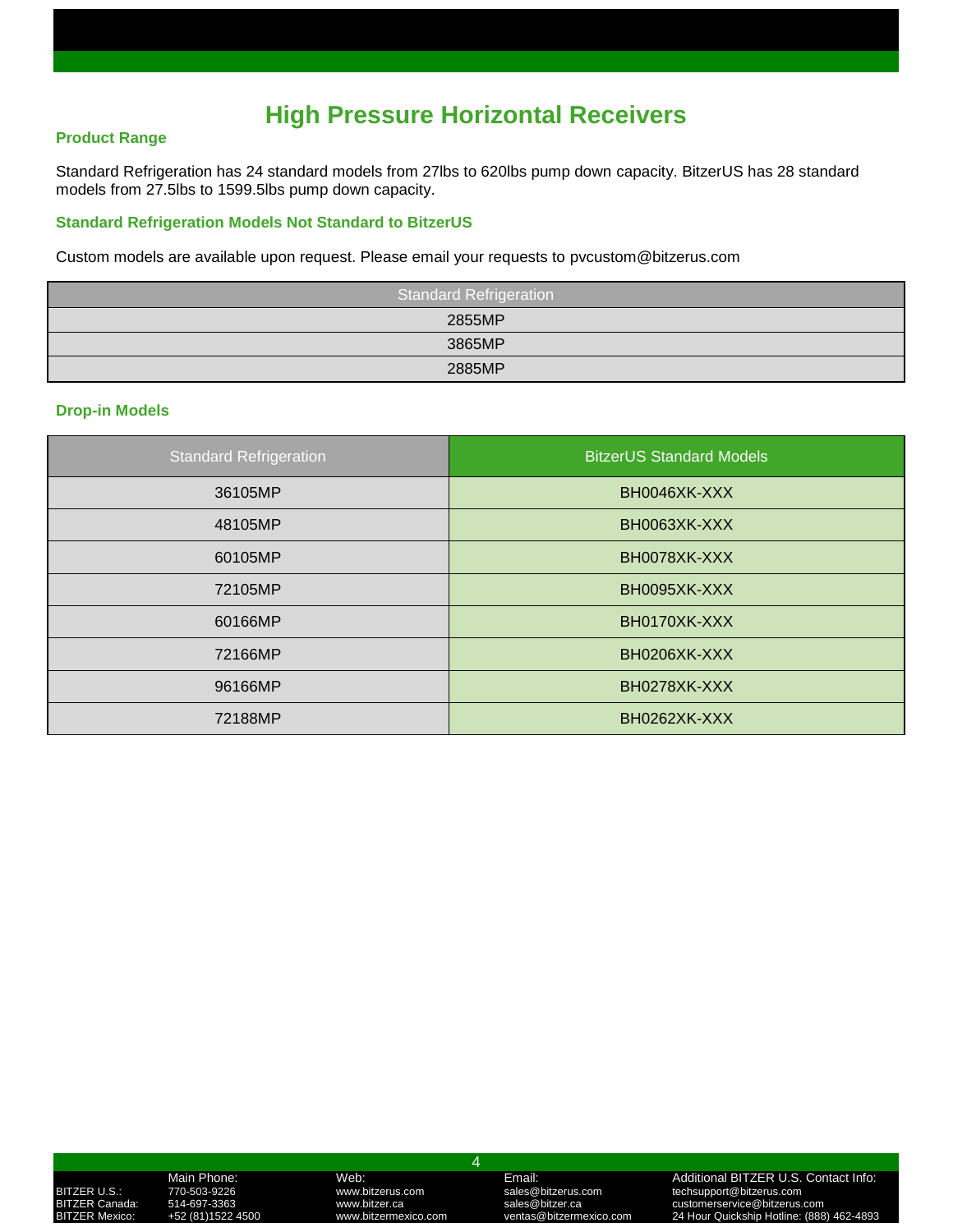

|                              |              | (A)                      | (B)    | (P) Inlet IDS | (Q) Outlet IDS           |
|------------------------------|--------------|--------------------------|--------|---------------|--------------------------|
| <b>STANDARD</b><br><b>VS</b> | 3065MP       | $5\phantom{.0}$          | 25     |               |                          |
| <b>BITZER</b>                | BH0014XK-XXX | 45/8                     | 25 3/8 |               | ٠                        |
| <b>STANDARD</b>              | 3665MP       | $5\overline{)}$          | 31     | 5/8           | 5/8                      |
| VS<br><b>BITZER</b>          | BH0017XK-XXX | 45/8                     | 31 3/8 | 7/8           | 7/8                      |
| <b>STANDARD</b><br><b>VS</b> | 3685         | 55/8                     | 30 3/8 |               | 7/8                      |
| <b>BITZER</b>                | BH0030XK-XXX | 47/8                     | 31 1/8 |               | 11/8                     |
| <b>STANDARD</b><br><b>VS</b> | 4285         | 55/8                     | 36 3/8 |               | 7/8                      |
| <b>BITZER</b>                | BH0035XK-XXX | 47/8                     | 37 1/8 |               | 11/8                     |
| <b>STANDARD</b><br><b>VS</b> | 4885         | 55/8                     | 42 3/8 |               |                          |
| <b>BITZER</b>                | BH0041XK-XXX | 47/8                     | 43 1/8 |               |                          |
| <b>STANDARD</b><br><b>VS</b> | 6085         | 55/8                     | 54 3/8 |               | $\overline{\phantom{a}}$ |
| <b>BITZER</b>                | BH0051XK-XXX | 47/8                     | 55 1/8 |               |                          |
| <b>STANDARD</b><br>VS        | 96105        | $\overline{\phantom{a}}$ | ٠      |               | 13/8                     |
| <b>BITZER</b>                | BH0127XK-XXX |                          |        |               | 15/8                     |
| <b>STANDARD</b><br><b>VS</b> | 48122        | 81/2                     | 39 1/2 |               | 13/8                     |
| <b>BITZER</b>                | BH0084XK-XXX | 8                        | 40     |               | 15/8                     |
| <b>STANDARD</b><br>VS        | 60122        | 81/2                     | 51 1/2 |               | 13/8                     |
| <b>BITZER</b>                | BH0106XK-XXX | $\bf{8}$                 | 52     |               | 15/8                     |
| <b>STANDARD</b><br><b>VS</b> | 72122        | 81/2                     | 63 1/2 |               | $\overline{\phantom{a}}$ |
| <b>BITZER</b>                | BH0129XK-XXX | $\bf 8$                  | 64     |               |                          |
| <b>STANDARD</b><br><b>VS</b> | 96122        | 81/2                     | 87 1/2 |               |                          |
| <b>BITZER</b>                | BH0173XK-XXX | $\bf 8$                  | 88     |               |                          |
| <b>STANDARD</b>              | 72145        | 91/2                     | 62 1/2 |               | 15/8                     |
| VS<br><b>BITZER</b>          | BH0156XK-XXX | 81/2                     | 63 1/2 |               | 13/8                     |
| <b>STANDARD</b><br><b>VS</b> | 96145        | 91/2                     | 86 1/2 |               |                          |
| <b>BITZER</b>                | BH0211XK-XXX | 81/2                     | 87 1/2 |               |                          |

5

### BITZER U.S.: 770-503-9226 www.bitzerus.com sales@bitzerus.com techsupport@bitzerus.com

Main Phone: Web: Web: Email: Email: Additional BITZER U.S. Contact Info:<br>
770-503-9226 www.bitzerus.com sales@bitzerus.com sales@bitzerus.com sales@bitzerus.com echsupport@bitzerus.com<br>
+52 (81)1522 4500 www.bitzermexico.c BITZER Canada: 514-697-3363 www.bitzer.ca sales@bitzer.ca customerservice@bitzerus.com BITZER Mexico: +52 (81)1522 4500 www.bitzermexico.com ventas@bitzermexico.com 24 Hour Quickship Hotline: (888) 462-4893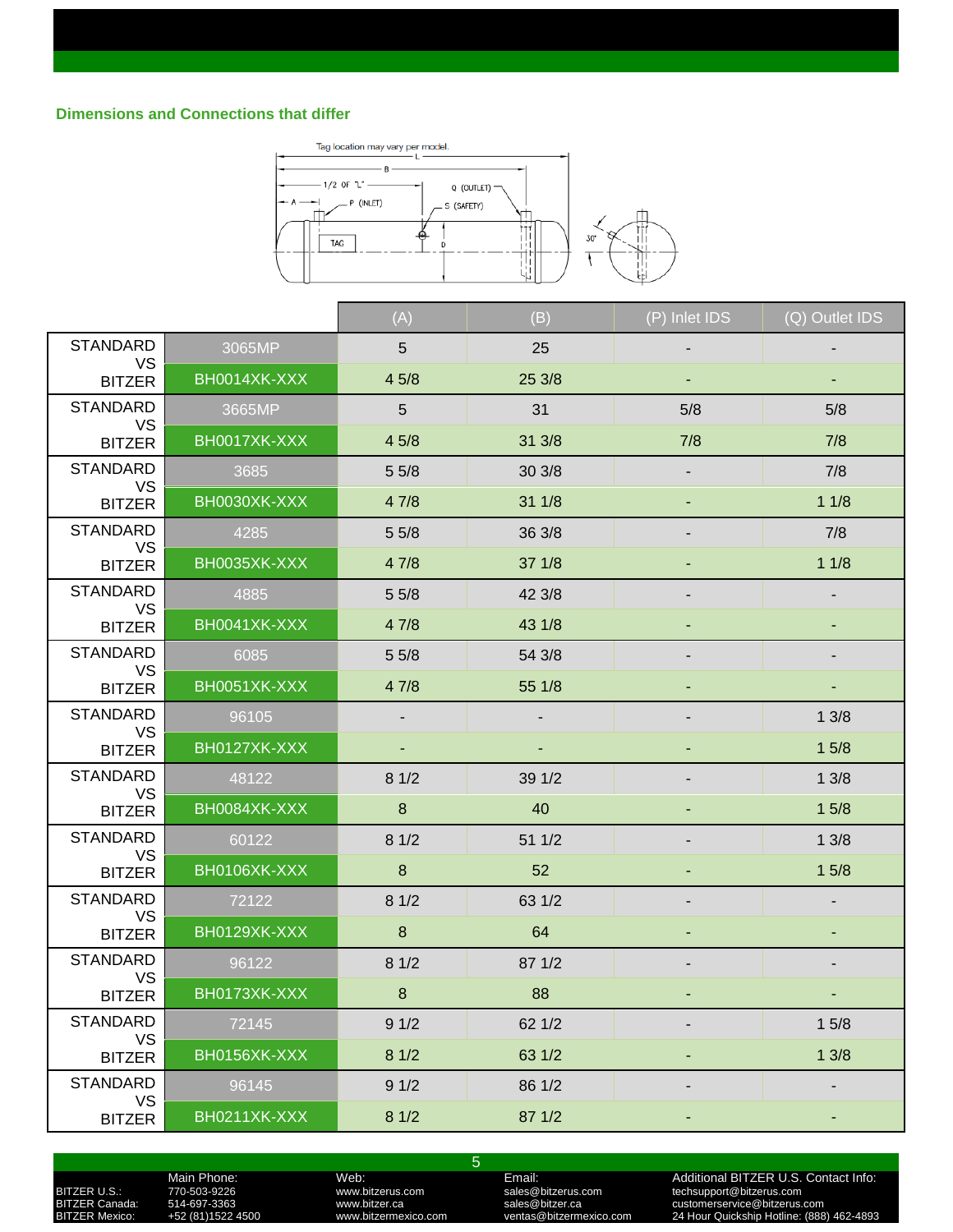## **Low Pressure Horizontal Receivers with Rotolock**

### **Product Range**

Standard Refrigeration has 12 standard models from 34lbs to 648lbs pump down capacity. BitzerUS has 26 standard models from 33.6lbs to 1025.6lbs pump down capacity.

### **Standard Refrigeration Models Not Standard to BitzerUS**

Custom models are available upon request. Please email your requests to pvcustom@bitzerus.com

| <b>Standard Refrigeration</b> |
|-------------------------------|
| <b>RBV366</b>                 |

### 6

BITZER U.S.: 770-503-9226 www.bitzerus.com sales@bitzerus.com techsupport@bitzerus.com

Main Phone: Web: Email: Additional BITZER U.S. Contact Info: ITZER Canada: 514-697-3363 www.bitzer.ca sales@bitzer.ca customerservice@bitzerus.com<br>TZER Mexico: +52 (81)1522 4500 www.bitzermexico.com ventas@bitzermexico.com 24 Hour Quickship Hotline: (888 BITZER Mexico: +52 (81)1522 4500 www.bitzermexico.com ventas@bitzermexico.com 24 Hour Quickship Hotline: (888) 462-4893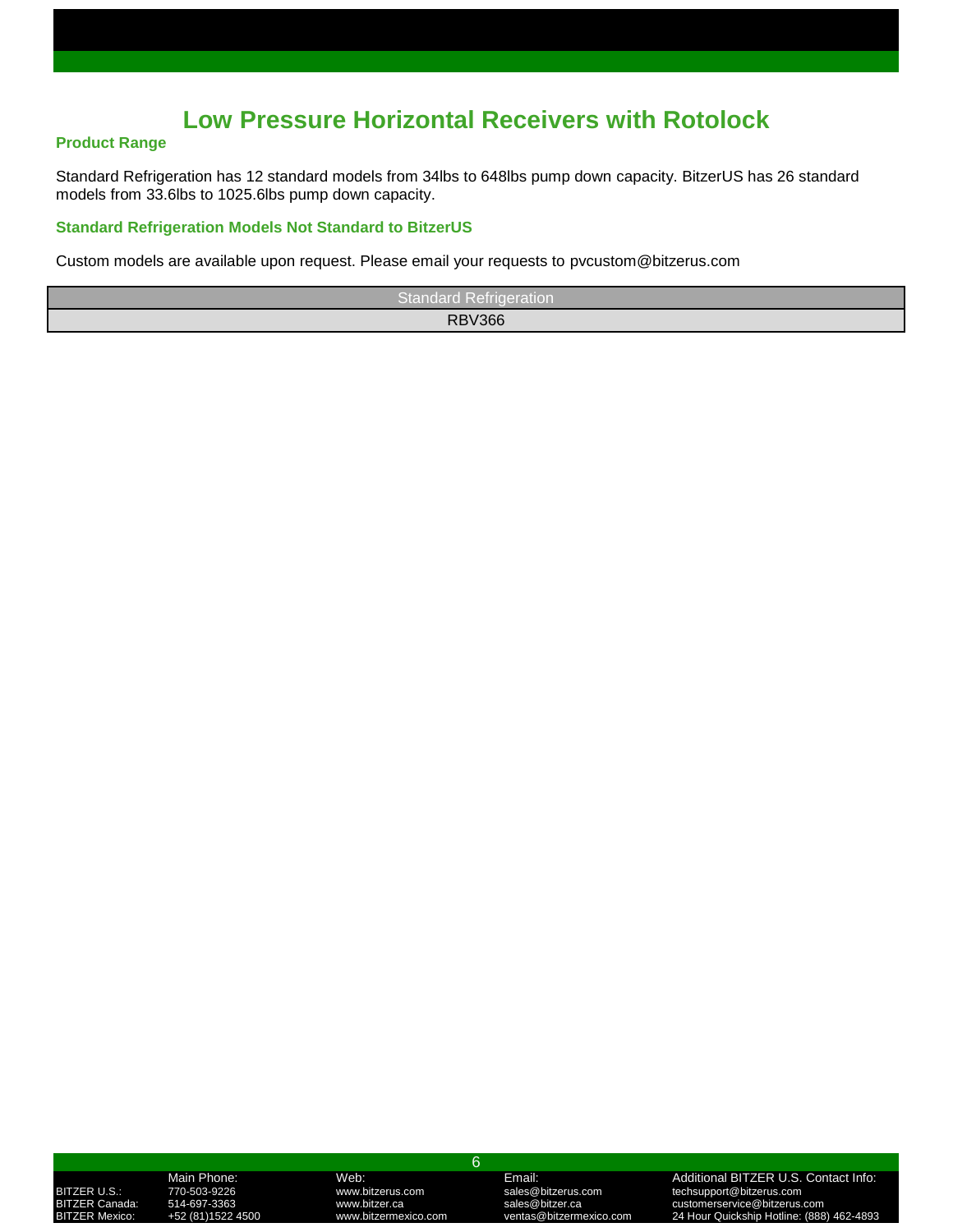

|                              |                 | (L)                      | (A)            | (B)    | (C)             | (E)            | (F) |
|------------------------------|-----------------|--------------------------|----------------|--------|-----------------|----------------|-----|
| <b>STANDARD</b><br><b>VS</b> | <b>RBV3865</b>  | 38                       | ٠              | 33 5/8 | 51/2            | 91/2           | 19  |
| <b>BITZER</b>                | BH0017XL-RXX    | 36                       | ٠              | 31 3/8 | $6\phantom{1}6$ | 9              | 18  |
| <b>STANDARD</b><br>VS        | <b>RBV3685</b>  | $\overline{\phantom{a}}$ | 55/8           | 31 3/8 | 71/2            |                |     |
| <b>BITZER</b>                | BH0030XL-RXX    | $\overline{\phantom{a}}$ | 47/8           | 31 1/8 | $\bf 8$         | ٠              |     |
| <b>STANDARD</b><br><b>VS</b> | <b>RBV4285</b>  | $\blacksquare$           | 45/8           | 37 3/8 | 71/2            |                |     |
| <b>BITZER</b>                | BH0035XL-RXX    |                          | 47/8           | 37 1/8 | $\bf 8$         |                |     |
| <b>STANDARD</b><br><b>VS</b> | <b>RBV36105</b> |                          | 61/2           | 29 1/2 | 10              |                |     |
| <b>BITZER</b>                | BH0046XL-RXX    | ٠                        | $\overline{7}$ | 29     | 101/8           |                |     |
| <b>STANDARD</b>              | <b>RBV48105</b> | $\blacksquare$           | 61/2           | 41 1/2 | 10              |                |     |
| VS<br><b>BITZER</b>          | BH0063XL-RXX    |                          | $\overline{7}$ | 41     | 101/8           |                |     |
| <b>STANDARD</b>              | <b>RBV60105</b> | ٠                        | 61/2           | 53 1/2 | 10              |                |     |
| <b>VS</b><br><b>BITZER</b>   | BH0078XL-RXX    | ٠                        | $\overline{7}$ | 53     | 101/8           |                |     |
| <b>STANDARD</b>              | <b>RBV48122</b> |                          |                |        | 11 5/8          |                |     |
| VS<br><b>BITZER</b>          | BH0084XL-RXX    | ٠                        |                |        | 111/8           |                |     |
| <b>STANDARD</b>              | <b>RBV60122</b> | ٠                        |                |        | 11 5/8          | $\blacksquare$ |     |
| VS<br><b>BITZER</b>          | BH0106XL-RXX    |                          |                |        | 111/8           |                |     |
| <b>STANDARD</b><br><b>VS</b> | <b>RBV72145</b> |                          | 8 3/8          | 63 5/8 | 13 1/4          |                |     |
| <b>BITZER</b>                | BH0156XL-RXX    | $\overline{\phantom{a}}$ | 81/2           | 63 1/2 | 13              |                |     |
| <b>STANDARD</b><br>VS        | <b>RBV96145</b> |                          | 8 3/8          | 87 5/8 | 13 1/4          |                |     |
| <b>BITZER</b>                | BH0211XL-RXX    |                          | 81/2           | 87 1/2 | 13              |                |     |
| <b>STANDARD</b><br><b>VS</b> | <b>RBV96166</b> |                          | 8 7/8          | 87 1/8 | 15 3/4          |                |     |
| <b>BITZER</b>                | BH0278XL-RXX    |                          | $9\,$          | 87     | 15              |                |     |

Main Phone: Web: Web: Email: Email: Additional BITZER U.S. Contact Info:<br>170-503-9226 www.bitzerus.com sales@bitzerus.com techsupport@bitzerus.com<br>14-697-3363 www.bitzer.ca sales@bitzer.ca customerservice@bitzerus.com

7

BITZER U.S.: 770-503-9226 www.bitzerus.com sales@bitzerus.com techsupport@bitzerus.com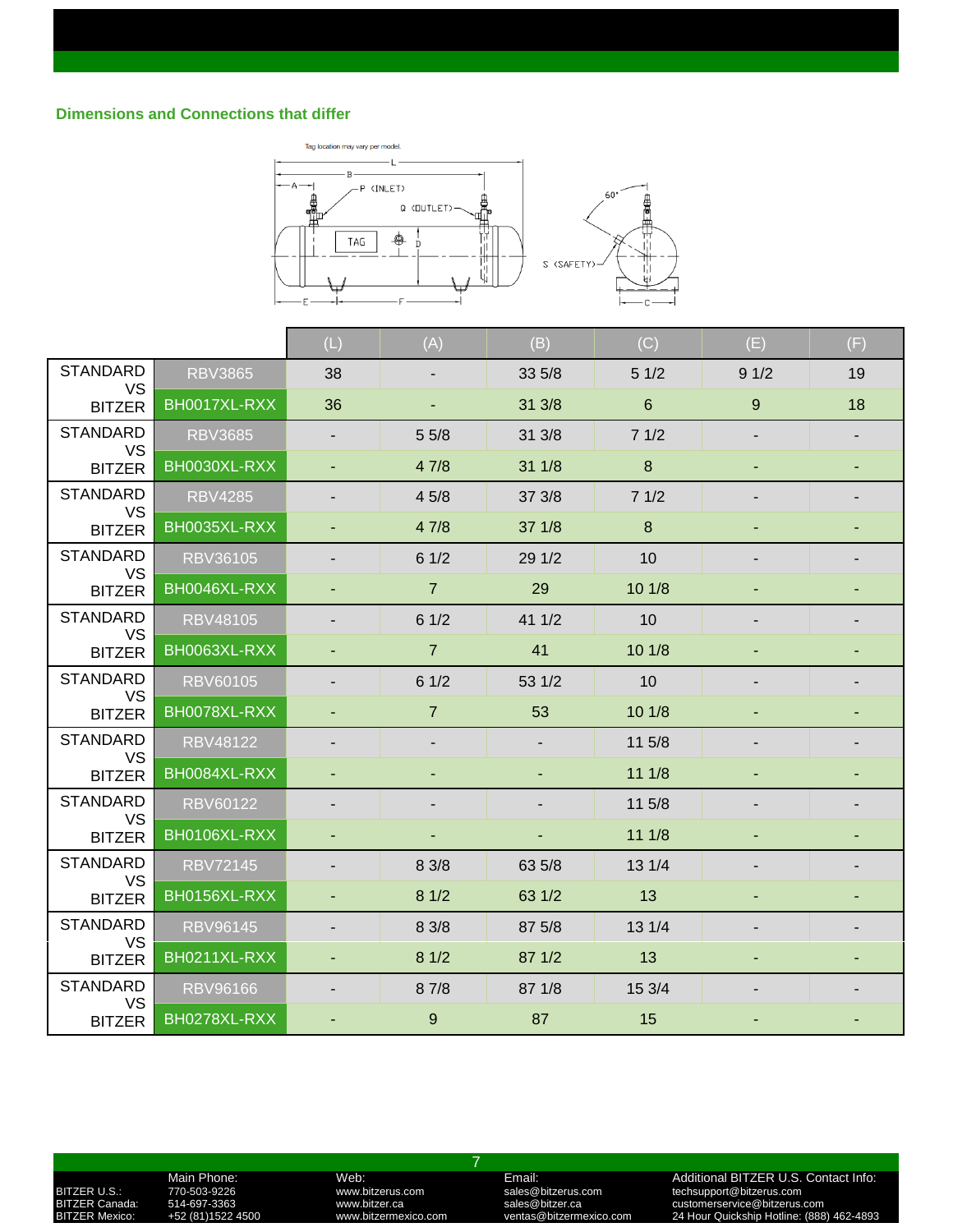## **High Pressure Horizontal Receivers with Rotolock**

### **Product Range**

Standard Refrigeration has 12 standard models from 23lbs to 659lbs pump down capacity. BitzerUS has 26 standard models from 27.5lbs to 870.7lbs pump down capacity.

### **Standard Refrigeration Models Not Standard to BitzerUS**

Custom models are available upon request. Please email your requests to pvcustom@bitzerus.com

| <b>Standard Refrigeration</b> |  |
|-------------------------------|--|
| <b>RBV2855MP</b>              |  |

### 8

BITZER U.S.: 770-503-9226 www.bitzerus.com sales@bitzerus.com techsupport@bitzerus.com

Main Phone: Web: Email: Additional BITZER U.S. Contact Info: TZER Canada: 514-697-3363 www.bitzer.ca sales@bitzer.ca customerservice@bitzerus.com<br>1988) TZER Mexico: +52 (81)1522 4500 www.bitzermexico.com ventas@bitzermexico.com 24 Hour Quickship Hotline: BITZER Mexico: +52 (81)1522 4500 www.bitzermexico.com ventas@bitzermexico.com 24 Hour Quickship Hotline: (888) 462-4893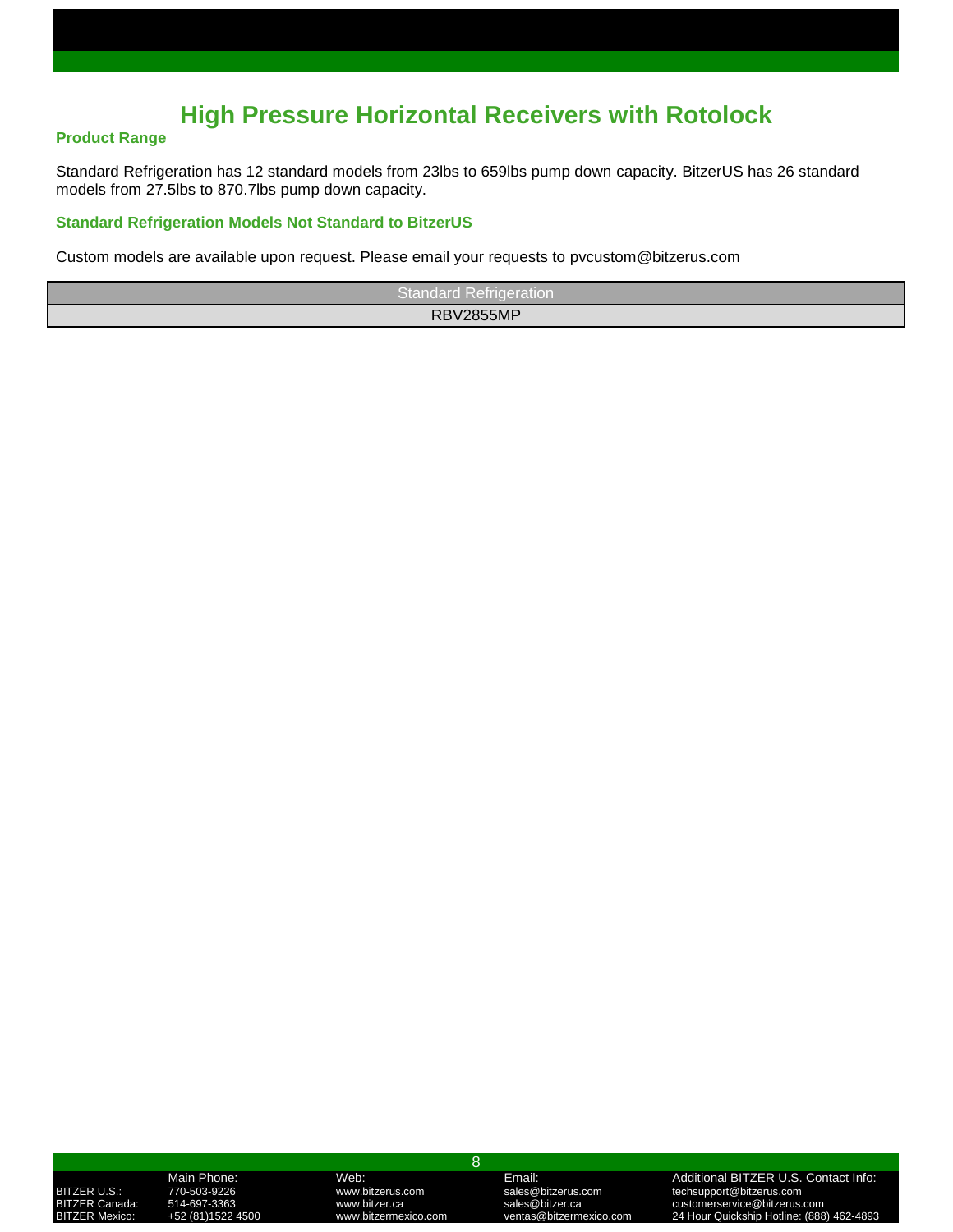

|                              |                   | (L)                      | (A)              | (B)             | (C)            | (E)  | (F) |
|------------------------------|-------------------|--------------------------|------------------|-----------------|----------------|------|-----|
| <b>STANDARD</b>              | <b>RBV3865MP</b>  | 38                       | 5                | 33              | 51/2           | 91/2 | 19  |
| <b>VS</b><br><b>BITZER</b>   | BH0017FK-RXX      | 36                       | 45/8             | 31 3/8          | $6\phantom{1}$ | 9    | 18  |
| <b>STANDARD</b><br><b>VS</b> | <b>RBV3685MP</b>  |                          | 55/8             | 30 3/8          | 8              |      |     |
| <b>BITZER</b>                | BH0030FK-RXX      | ٠                        | 47/8             | 311/8           | 8              |      |     |
| <b>STANDARD</b><br>VS        | <b>RBV4285MP</b>  |                          | 55/8             | 36 3/8          |                |      |     |
| <b>BITZER</b>                | BH0035FK-RXX      |                          | 47/8             | 371/8           |                |      |     |
| <b>STANDARD</b><br><b>VS</b> | <b>RBV36105MP</b> |                          |                  | 10 <sup>°</sup> |                |      |     |
| <b>BITZER</b>                | BH0046FK-RXX      | ٠                        |                  | 101/8           |                |      |     |
| <b>STANDARD</b>              | <b>RBV48105MP</b> |                          |                  | 10              |                |      |     |
| VS<br><b>BITZER</b>          | BH0063FK-RXX      |                          |                  | 101/8           |                |      |     |
| <b>STANDARD</b><br>VS        | <b>RBV60105MP</b> |                          |                  |                 | 10             |      |     |
| <b>BITZER</b>                | BH0078FK-RXX      | $\blacksquare$           |                  | $\blacksquare$  | 101/8          |      |     |
| <b>STANDARD</b><br>VS        | <b>RBV48122MP</b> | $\overline{\phantom{a}}$ | 81/2             | 39 1/2          | 11 5/8         |      |     |
| <b>BITZER</b>                | BH0084FK-RXX      |                          | $\boldsymbol{8}$ | 40              | 111/8          |      |     |
| <b>STANDARD</b><br>VS        | <b>RBV60122MP</b> | $\overline{\phantom{a}}$ | 81/2             | 51 1/2          | 11 5/8         |      |     |
| <b>BITZER</b>                | BH0106FK-RXX      | ٠                        | 8                | 52              | 111/8          |      |     |
| <b>STANDARD</b><br>VS        | <b>RBV72145MP</b> |                          | 91/2             | 621/2           | 13 1/4         |      |     |
| <b>BITZER</b>                | BH0156FK-RXX      | ÷.                       | 81/2             | 63 1/2          | 13             |      |     |
| <b>STANDARD</b><br><b>VS</b> | <b>RBV96145MP</b> |                          | 91/2             | 86 1/2          | 13 1/4         |      |     |
| <b>BITZER</b>                | BH0211FK-RXX      | $\blacksquare$           | 81/2             | 87 1/2          | 13             |      |     |
| <b>STANDARD</b><br><b>VS</b> | <b>RBV96166MP</b> |                          |                  |                 | 15 3/4         |      |     |
| <b>BITZER</b>                | BH0278FK-RXX      |                          |                  |                 | 15             |      |     |

Main Phone: Web: Web: Email: Email: Additional BITZER U.S. Contact Info:<br>170-503-9226 www.bitzerus.com sales@bitzerus.com techsupport@bitzerus.com<br>14-697-3363 www.bitzer.ca sales@bitzer.ca customerservice@bitzerus.com

9

BITZER U.S.: 770-503-9226 www.bitzerus.com sales@bitzerus.com techsupport@bitzerus.com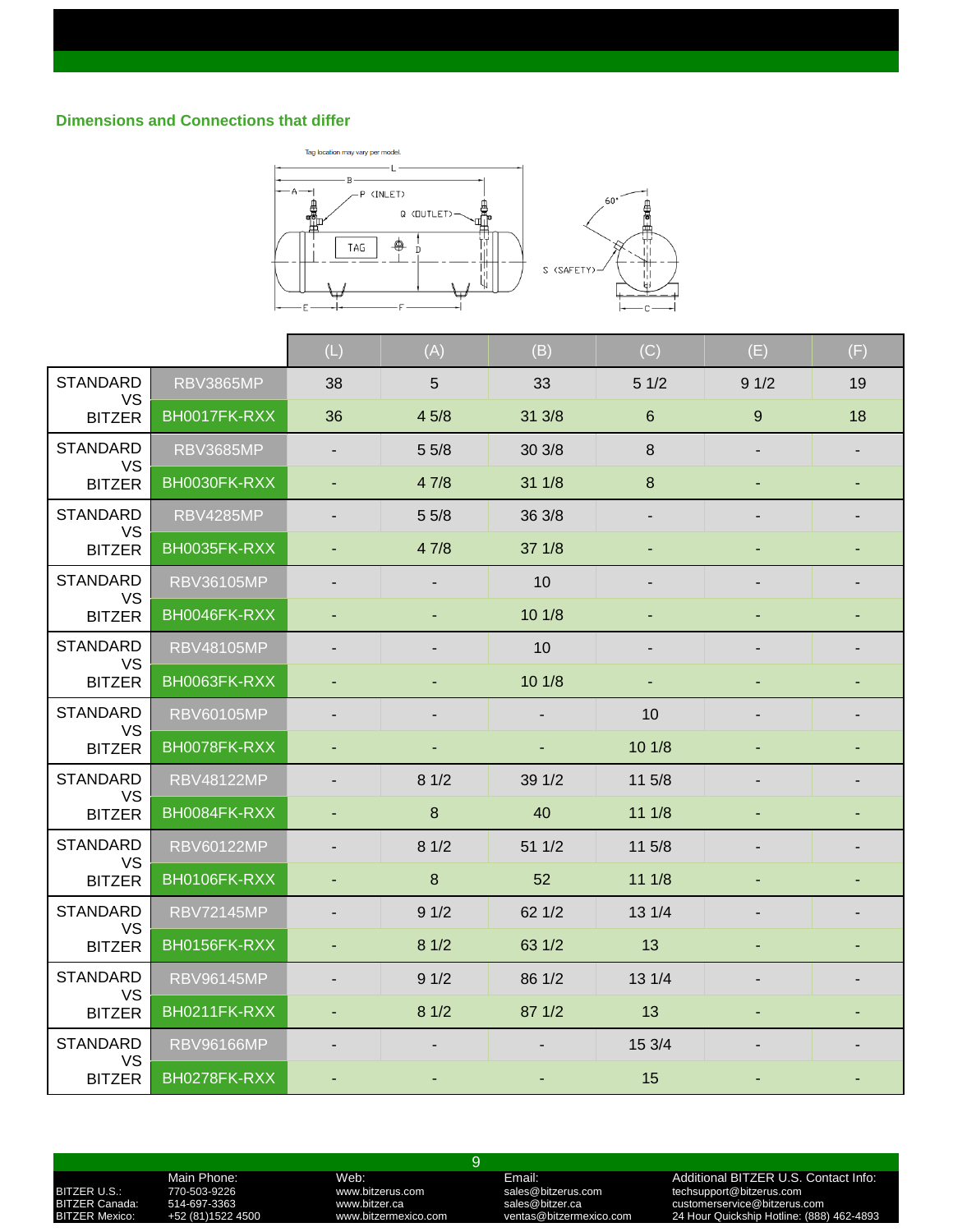## **Low Pressure Vertical Receivers**

### **Product Range**

Standard Refrigeration has 14 standard models from 21lbs to 520lbs pump down capacity. BitzerUS has 22 standard models from 16lbs to 522lbs pump down capacity.

### **Drop-in Models**

| <b>Standard Refrigeration</b> | <b>BitzerUS Standard Models</b> |
|-------------------------------|---------------------------------|
| UR20                          | BV0009FL-XXX                    |

### 10

BITZER U.S.: 770-503-9226 www.bitzerus.com sales@bitzerus.com techsupport@bitzerus.com

Main Phone: Web: Email: Additional BITZER U.S. Contact Info: BITZER Canada: 514-697-3363 www.bitzer.ca sales@bitzer.ca customerservice@bitzerus.com BITZER Mexico: +52 (81)1522 4500 www.bitzermexico.com ventas@bitzermexico.com 24 Hour Quickship Hotline: (888) 462-4893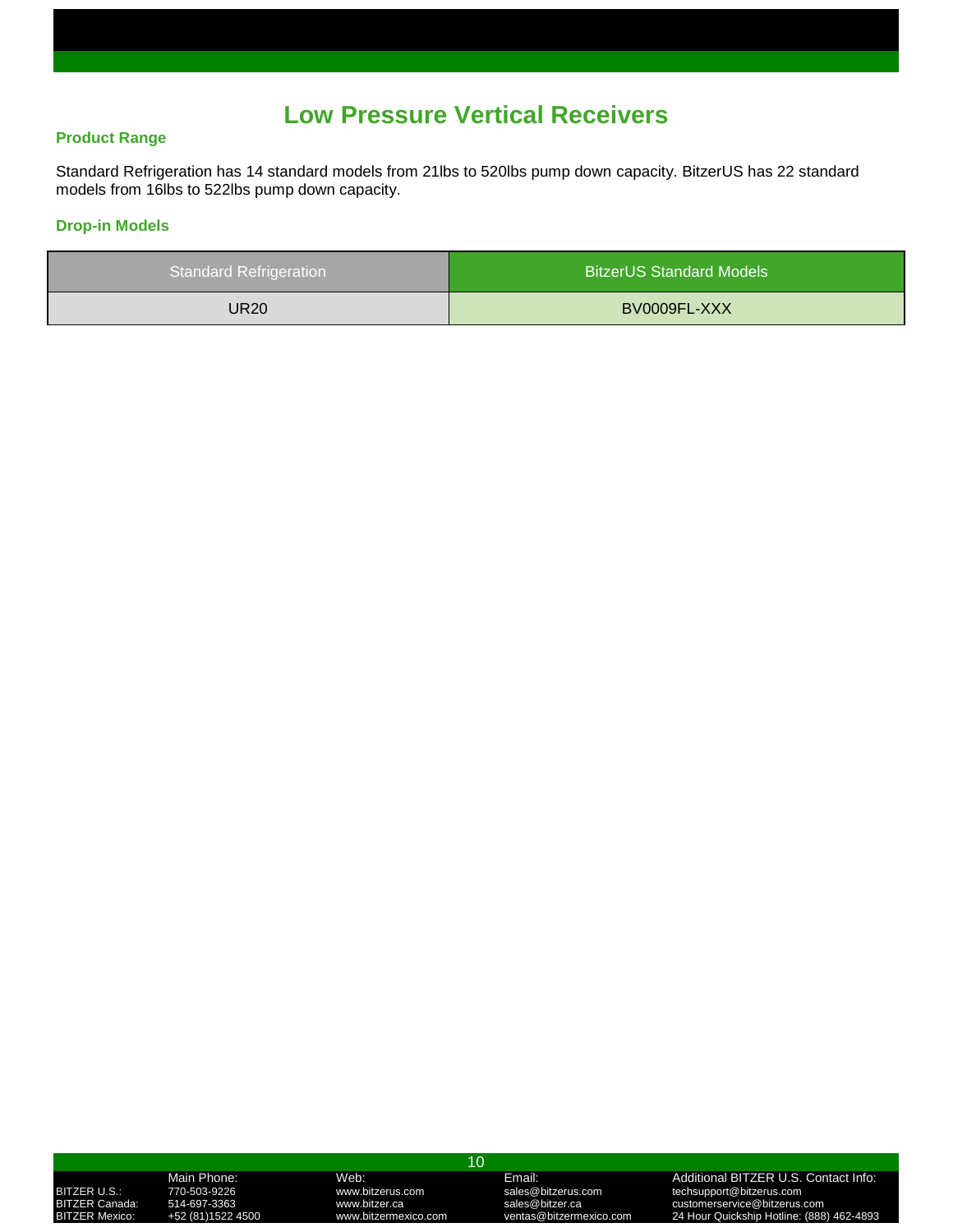

|                              |              | (A)                      | (B)                      | (C)               | (D) BOLT<br><b>HOLE</b> | (P) INLET      | (Q) INLET |
|------------------------------|--------------|--------------------------|--------------------------|-------------------|-------------------------|----------------|-----------|
| <b>STANDARD</b>              | <b>UR28</b>  |                          |                          | 123/4             |                         |                |           |
| <b>VS</b><br><b>BITZER</b>   | BV0013FL-XXX | $\sim$                   |                          | 10 <sub>5/8</sub> |                         |                |           |
| <b>STANDARD</b>              | <b>UR48</b>  | 6                        |                          | 123/4             |                         |                |           |
| <b>VS</b><br><b>BITZER</b>   | BV0021FL-XXX | 61/2                     |                          | 10 5/8            |                         |                |           |
| <b>STANDARD</b>              | <b>UR66</b>  | 6 5/8                    | 11 3/8                   |                   |                         |                |           |
| VS.<br><b>BITZER</b>         | BV0029FL-XXX | $\overline{7}$           | 11                       |                   |                         |                |           |
| <b>STANDARD</b><br><b>VS</b> | <b>UR72</b>  | 65/8                     | 13 3/4                   |                   |                         |                |           |
| <b>BITZER</b>                | BV0032FL-XXX | $\overline{7}$           | 13                       |                   |                         |                |           |
| <b>STANDARD</b><br><b>VS</b> | <b>UR84</b>  | 65/8                     | 17 3/8                   |                   |                         |                |           |
| <b>BITZER</b>                | BV0040FL-XXX | $\overline{7}$           | 17                       |                   |                         |                |           |
| <b>STANDARD</b><br><b>VS</b> | <b>UR108</b> | $\overline{\phantom{a}}$ | $\overline{\phantom{a}}$ |                   | 5/8                     |                |           |
| <b>BITZER</b>                | BV0048FL-XXX |                          |                          |                   | 5/8                     |                |           |
| <b>STANDARD</b><br><b>VS</b> | <b>UR137</b> |                          |                          |                   | 5/8                     |                |           |
| <b>BITZER</b>                | BV0063FL-XXX | ÷.                       | $\blacksquare$           |                   | 5/8                     | $\blacksquare$ |           |
| <b>STANDARD</b><br><b>VS</b> | <b>UR151</b> | 67/8                     | 34 1/2                   |                   |                         |                |           |
| <b>BITZER</b>                | BV0073FL-XXX | 71/4                     | 34 3/4                   |                   |                         |                |           |
| <b>STANDARD</b><br><b>VS</b> | <b>UR174</b> | 8 3/4                    | 121/4                    |                   | 5/8                     |                |           |
| <b>BITZER</b>                | BV0079FL-XXX | 9 <sup>°</sup>           | 15                       |                   | 5/8                     | $\blacksquare$ | ٠         |
| <b>STANDARD</b><br><b>VS</b> | <b>UR201</b> | 75/8                     | 37 1/2                   |                   | 5/8                     | 15/8           | 15/8      |
| <b>BITZER</b>                | BV0098FL-XXX | 71/2                     | 38 1/2                   |                   | 5/8                     | 13/8           | 13/8      |
| <b>STANDARD</b><br>VS.       | <b>UR276</b> | 81/8                     |                          |                   | 5/8                     |                |           |
| <b>BITZER</b>                | BV0134FL-XXX | 8                        | $\sim$                   |                   | 5/8                     | $\blacksquare$ |           |
| <b>STANDARD</b><br><b>VS</b> | <b>UR351</b> | 8 3/8                    |                          |                   | 5/8                     |                |           |
| <b>BITZER</b>                | BV0170FL-XXX | 8                        |                          |                   | 5/8                     |                |           |
| <b>STANDARD</b><br><b>VS</b> | <b>UR451</b> | 9                        |                          |                   | 5/8                     |                |           |
| <b>BITZER</b>                | BV0224FL-XXX | 91/2                     |                          |                   | 5/8                     |                |           |

Main Phone: Web: The Contact Info:<br>
TT0-503-9226 www.bitzerus.com sales@bitzerus.com techsupport@bitzerus.com<br>
514-697-3363 www.bitzer.ca sales@bitzer.ca customerservice@bitzerus.com

11

BITZER U.S.: 770-503-9226 www.bitzerus.com sales@bitzerus.com techsupport@bitzerus.com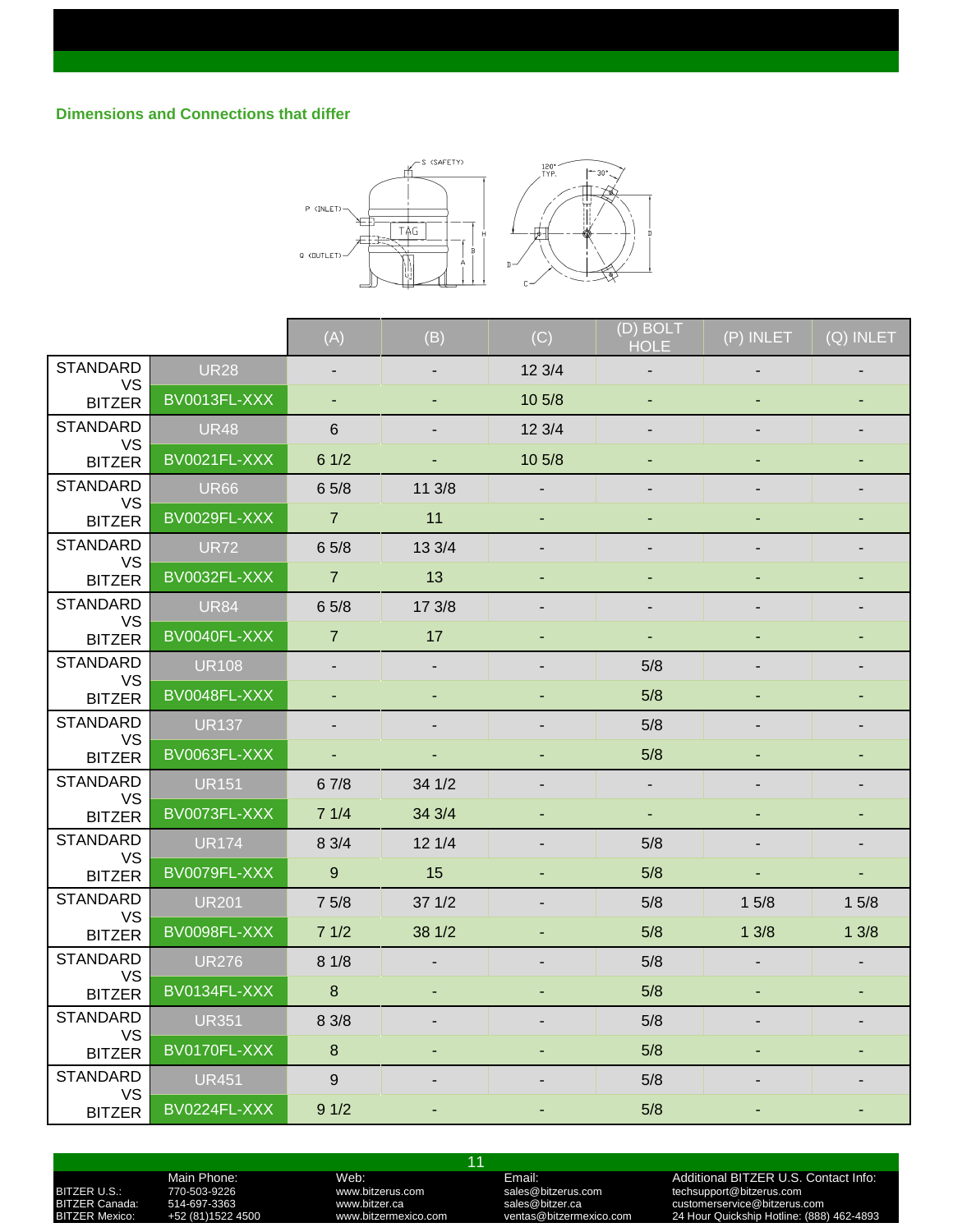## **High Pressure Vertical Receivers**

### **Product Range**

Standard Refrigeration has 14 standard models from 21lbs to 529lbs pump down capacity. BitzeUS has 22 standard models from 13lbs to 441.9lbs pump down capacity.

### **Drop-in Models**

| <b>Standard Refrigeration</b> | <b>BitzerUS Standard Models</b> |
|-------------------------------|---------------------------------|
| UR20MP                        | BV0009FK-XXX                    |

### 12

BITZER U.S.: 770-503-9226 www.bitzerus.com sales@bitzerus.com clechsupport@bitzerus.com<br>BITZER Canada: 514-697-3363 www.bitzer.ca sales@bitzer.ca customerservice@bitzerus.com

Main Phone: Web: Email: Additional BITZER U.S. Contact Info: ITZER Canada: 514-697-3363 www.bitzer.ca sales@bitzer.ca customerservice@bitzerus.com<br>ITZER Mexico: +52 (81)1522 4500 www.bitzermexico.com ventas@bitzermexico.com 24 Hour Quickship Hotline: (888 BITZER Mexico: +52 (81)1522 4500 www.bitzermexico.com ventas@bitzermexico.com 24 Hour Quickship Hotline: (888) 462-4893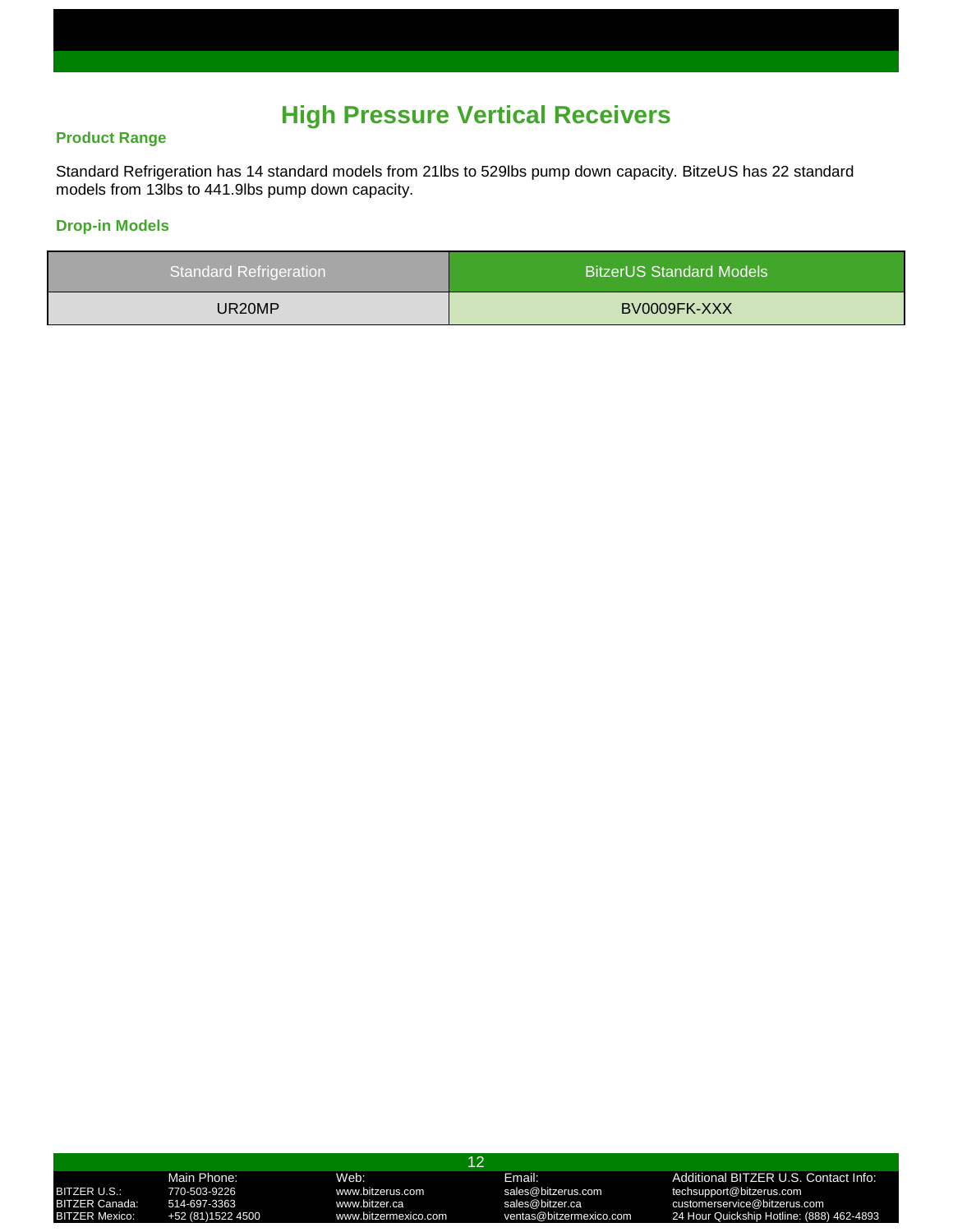

|                              |                | (A)            | (B)    | (C)            | (D) BOLT<br><b>HOLE</b> | (P) INLET     | (Q) INLET |
|------------------------------|----------------|----------------|--------|----------------|-------------------------|---------------|-----------|
| <b>STANDARD</b>              | UR28MP         |                |        |                |                         |               |           |
| <b>VS</b><br><b>BITZER</b>   | BV0013FK-XXX   | $\blacksquare$ | ä,     | $\blacksquare$ |                         |               |           |
| <b>STANDARD</b>              | UR48MP         | $6\phantom{1}$ |        | 12 3/4         |                         |               |           |
| VS<br><b>BITZER</b>          | BV0021FK-XXX   | 61/2           |        | 10 5/8         |                         |               |           |
| <b>STANDARD</b>              | UR66MP         | 65/8           | 11 3/8 |                |                         |               |           |
| VS<br><b>BITZER</b>          | BV0029FK-XXX   | $\overline{7}$ | 11     | ٠              |                         |               |           |
| <b>STANDARD</b><br><b>VS</b> | UR72MP         | 65/8           | 13 3/4 |                |                         |               |           |
| <b>BITZER</b>                | BV0032FK-XXX   | $\overline{7}$ | 13     |                |                         |               |           |
| <b>STANDARD</b><br>VS        | UR84MP         | 65/8           | 17 3/8 |                |                         |               |           |
| <b>BITZER</b>                | BV0040FK-XXX   | $\overline{7}$ | 17     |                | ٠                       |               |           |
| <b>STANDARD</b>              | <b>UR108MP</b> |                |        |                | 5/8                     |               |           |
| VS<br><b>BITZER</b>          | BV0048FK-XXX   |                |        |                | 5/8                     |               |           |
| <b>STANDARD</b><br>VS        | <b>UR137MP</b> | 8              | 16     |                | 5/8                     |               |           |
| <b>BITZER</b>                | BV0063FK-XXX   | 81/2           | 15 1/2 |                | 5/8                     |               |           |
| <b>STANDARD</b><br>VS        | <b>UR151MP</b> | 67/8           | 34 1/2 |                |                         |               |           |
| <b>BITZER</b>                | BV0073FK-XXX   | 71/4           | 34 3/4 |                |                         |               |           |
| <b>STANDARD</b><br><b>VS</b> | <b>UR174MP</b> | 8 3/4          | 121/4  |                | 5/8                     |               |           |
| <b>BITZER</b>                | BV0079FK-XXX   | 91/8           | 14 7/8 |                | 5/8                     | $\frac{1}{2}$ |           |
| <b>STANDARD</b><br>VS        | <b>UR201MP</b> | 75/8           | 371/2  |                | 5/8                     | 15/8          | 15/8      |
| <b>BITZER</b>                | BV0098FK-XXX   | 71/2           | 38 1/2 |                | 5/8                     | 13/8          | 13/8      |
| <b>STANDARD</b><br><b>VS</b> | UR276MP        | 81/8           |        |                | 5/8                     |               |           |
| <b>BITZER</b>                | BV0134FK-XXX   | 8              | ä,     |                | 5/8                     | $\frac{1}{2}$ |           |
| <b>STANDARD</b><br><b>VS</b> | <b>UR351MP</b> | 8 3/8          |        |                | 5/8                     |               |           |
| <b>BITZER</b>                | BV0170FK-XXX   | $9\,$          |        |                | 5/8                     |               |           |
| <b>STANDARD</b><br><b>VS</b> | <b>UR451MP</b> | $\overline{9}$ |        |                | 5/8                     |               |           |
| <b>BITZER</b>                | BV0224FK-XXX   | 91/8           |        |                | 5/8                     |               |           |

Main Phone: Web: Web: Email: Email: Additional BITZER U.S. Contact Info:<br>170-503-9226 www.bitzerus.com sales@bitzerus.com techsupport@bitzerus.com<br>14-697-3363 www.bitzer.ca sales@bitzer.ca customerservice@bitzerus.com BITZER U.S.: 770-503-9226 www.bitzerus.com sales@bitzerus.com techsupport@bitzerus.com

13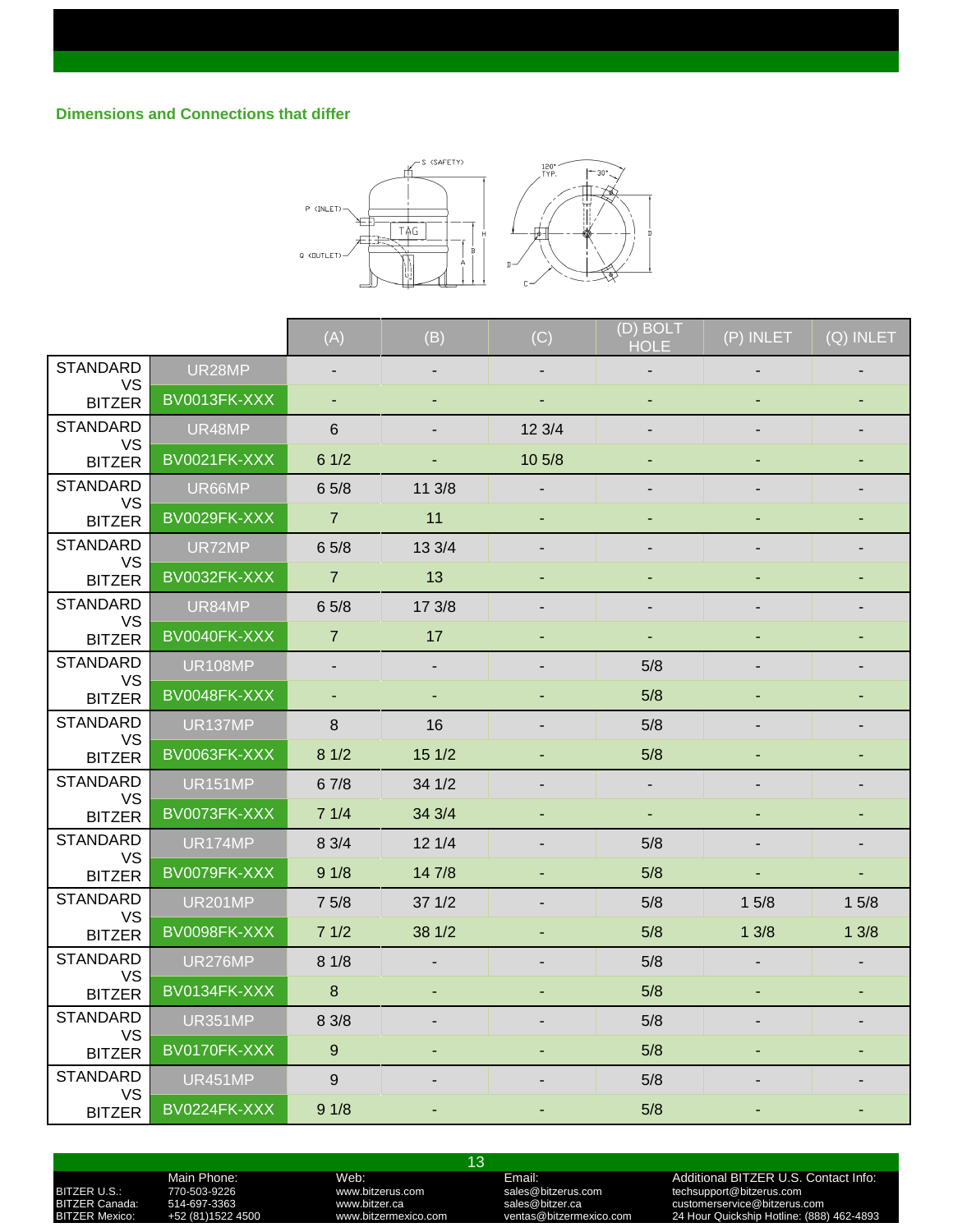## **Low Pressure Vertical Receivers with Rotolock**

### **Product Range**

Standard Refrigeration has 14 standard models from 21lbs to 520lbs pump down capacity. BitzerUS has 22 standard models from 16lbs to 522lbs pump down capacity.

### **Dimensions and Connections that differ**



|                              |              | (A)              | (B)    | (C)                      | (D) BOLT HOLE |
|------------------------------|--------------|------------------|--------|--------------------------|---------------|
| <b>STANDARD</b>              | <b>UV30</b>  | 53/8             | 123/4  |                          |               |
| <b>VS</b><br><b>BITZER</b>   | BV0014FL-RXX | 51/8             | 127/8  |                          |               |
| <b>STANDARD</b>              | <b>UV40</b>  | 53/8             | 18 3/4 | $\overline{\phantom{a}}$ |               |
| <b>VS</b><br><b>BITZER</b>   | BV0020FL-RXX | 51/8             | 19 3/8 |                          |               |
| <b>STANDARD</b>              | <b>UV50</b>  | 51/2             | 26 5/8 |                          |               |
| <b>VS</b><br><b>BITZER</b>   | BV0027FL-RXX | 51/4             | 26 3/4 |                          |               |
| <b>STANDARD</b>              | <b>UV70</b>  | 65/8             | 21 3/8 | ٠                        |               |
| <b>VS</b><br><b>BITZER</b>   | BV0035FL-RXX | 61/2             | 211/2  |                          |               |
| <b>STANDARD</b><br><b>VS</b> | <b>UV100</b> | 65/8             | 31 3/8 |                          |               |
| <b>BITZER</b>                | BV0049FL-RXX | 61/2             | 311/2  | ٠                        |               |
| <b>STANDARD</b>              | <b>UV125</b> | 77/8             | 28 1/8 |                          |               |
| <b>VS</b><br><b>BITZER</b>   | BV0062FL-RXX | $\overline{7}$   | 29     |                          |               |
| <b>STANDARD</b><br><b>VS</b> | <b>UV150</b> | 77/8             | 34 1/8 |                          |               |
| <b>BITZER</b>                | BV0073FL-RXX | 71/4             | 34 3/4 |                          |               |
| <b>STANDARD</b>              | <b>UV200</b> | 9                | 37     |                          | 5/9           |
| <b>VS</b><br><b>BITZER</b>   | BV0098FL-RXX | 71/2             | 38 1/2 |                          | 5/8           |
| <b>STANDARD</b><br><b>VS</b> | <b>UV275</b> | 81/2             | 39 1/2 |                          | 5/9           |
| <b>BITZER</b>                | BV0134FL-RXX | $\boldsymbol{8}$ | 39     | ٠                        | 5/8           |
| <b>STANDARD</b>              | <b>UV350</b> | 81/2             | 51 1/2 |                          | 5/9           |
| VS<br><b>BITZER</b>          | BV0170FL-RXX | 8                | 51     |                          | 5/8           |
| <b>STANDARD</b><br><b>VS</b> | <b>UV450</b> | ٠                |        |                          | 5/9           |
| <b>BITZER</b>                | BV0224FL-RXX | ٠                |        |                          | 5/8           |

14

Main Phone: Web: Email: Additional BITZER U.S. Contact Info:

BITZER U.S.: 770-503-9226 www.bitzerus.com sales@bitzerus.com controlled techsupport@bitzerus.com<br>BITZER Canada: 514-697-3363 www.bitzer.ca sales@bitzer.ca customerservice@bitzerus.com

TZER Canada: 514-697-3363 www.bitzer.ca sales@bitzer.ca customerservice@bitzerus.com<br>1988) TZER Mexico: +52 (81)1522 4500 www.bitzermexico.com ventas@bitzermexico.com 24 Hour Quickship Hotline: BITZER Mexico: +52 (81)1522 4500 www.bitzermexico.com ventas@bitzermexico.com 24 Hour Quickship Hotline: (888) 462-4893